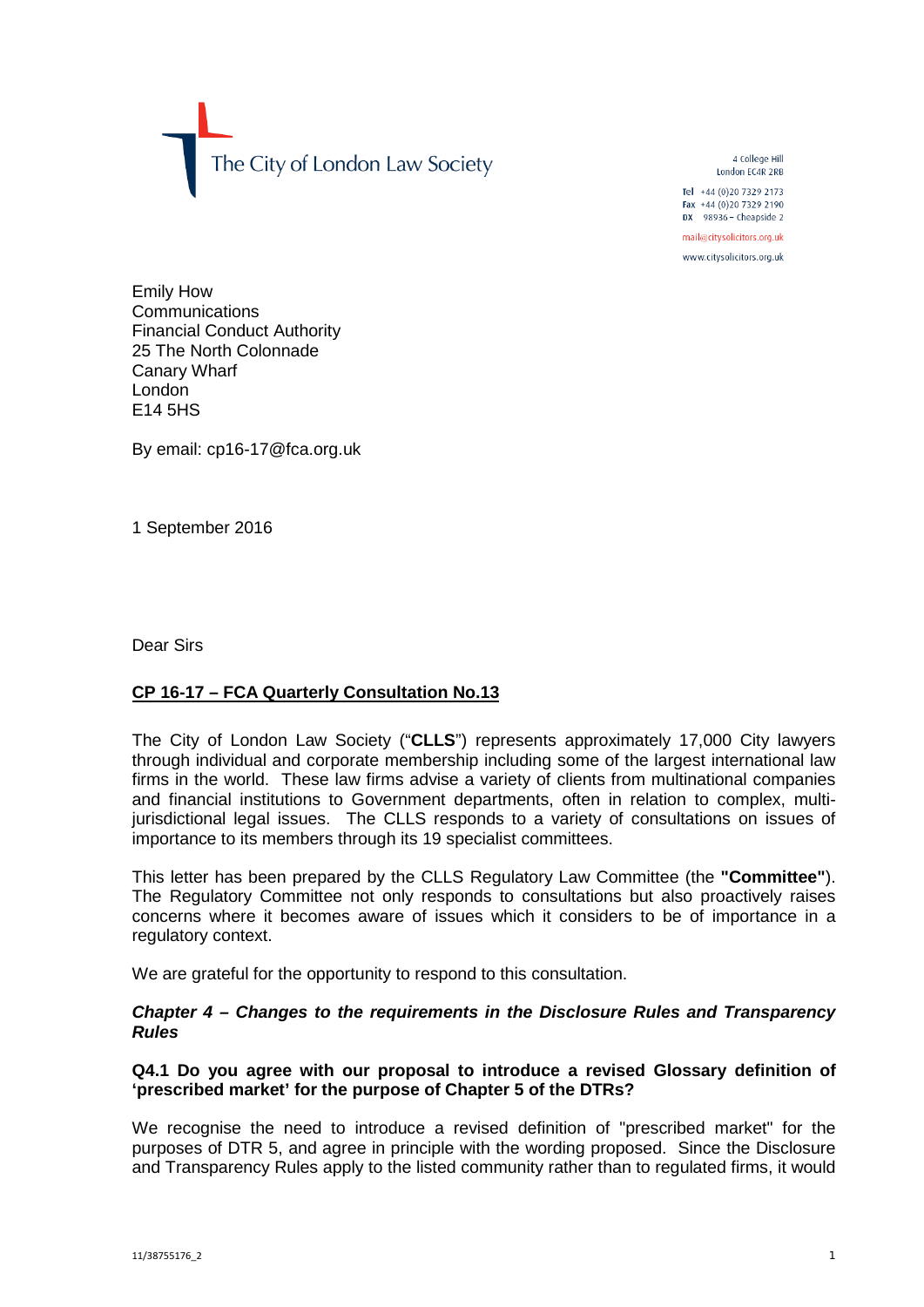be helpful if the glossary could at least direct them (possibly as a note) to the register which contains the list of UK RIEs, or (ideally) provide the [hyperlink](https://register.fca.org.uk/shpo_searchresultspage?preDefined=RIE&TOKEN=5zq3mgf0d8qk) for the relevant search.

# *Chapter 8 – A new 'pooled investment vehicle' definition for the marketing restriction rules on NMPIs*

# **Q8.1: Do you have any comments on the proposed new 'pooled investment vehicle definition'?**

### *Definition of 'special purpose vehicle' for the purpose of the NMPI definition*

We agree with the FCA's observation that the definition of 'special purpose vehicle' is unnecessarily complex for the purposes of the NMPI rules and as a result creates confusion for firms.

As part of the original consultation process on the introduction of the marketing restriction rules on NMPIs, we raised our concerns on the use of the term "special purpose vehicle" and highlighted the fact that the term was uncertain and lacked clarity.

The rules have been in place now for over two years, and our members' experience of the rules is that not only is the NMPI definition difficult to apply (due to its complex nature), but also that it provides an opening to interpret the definition in a far narrower way that we consider was intended. This is at least in part due to the use of the term 'special purpose vehicle' as defined in the glossary to the FCA Handbook.

Whilst we welcome the FCA's proposal to remove uncertainty and complication from the definition of 'special purpose vehicle', we would ask that the FCA consider the following points as part of this process:

- 1) Care should be taken not to expand the perimeter of this limb of the definition of NMPI. The current definition of special purpose vehicle only applies to bodies corporate only. There are other elements to the definition of an NMPI (such as unregulated collective investment schemes, qualified investor schemes and traded life policies) which are not the subject of this consultation. In this regard, we note that the FCA proposes in its Option 1 to make express reference to paragraph 21 of the Schedule to the Financial Services and Markets Act 2000 (Collective Investment Scheme) Order 2001 (the "CIS Order") to bring back into scope certain closed-ended bodies corporate. Any change to the existing elements of the definition of an NMPI should not extend the reach of the regime beyond that which was originally consulted upon unless the FCA has compelling evidence that the perimeter of this regime is currently being circumvented (beyond the narrow interpretations of the existing definition of special purpose vehicle being taken by some market participants or advisers identified in paragraph 8.8 of CP16/17).
- 2) Since the introduction of the NMPI rules in January 2014, the provisions on marketing in the UK of the EU Alternative Investment Fund Managers Directive 2011/61/EU ("AIFMD") have been implemented (following the expiry of the initial 12-month grandfathering period) as have new rules on non-readily realisable securities (ostensibly to address concerns around securities based crowd-funding opportunities but more broadly applied). In addition, firms will need to comply with new rules relating to packaged retail investment products and the product governance powers under the Markets in Financial Instruments Directive II. This all leads to an unnecessarily complicated matrix of overlapping requirements on firms, many of which relying on different definitions or application provisions. If the FCA is using Chapter 8 of CP16/17 as an opportunity to conduct a more wide-ranging investigation into the application of the NMPI regime and consumer protections in the investment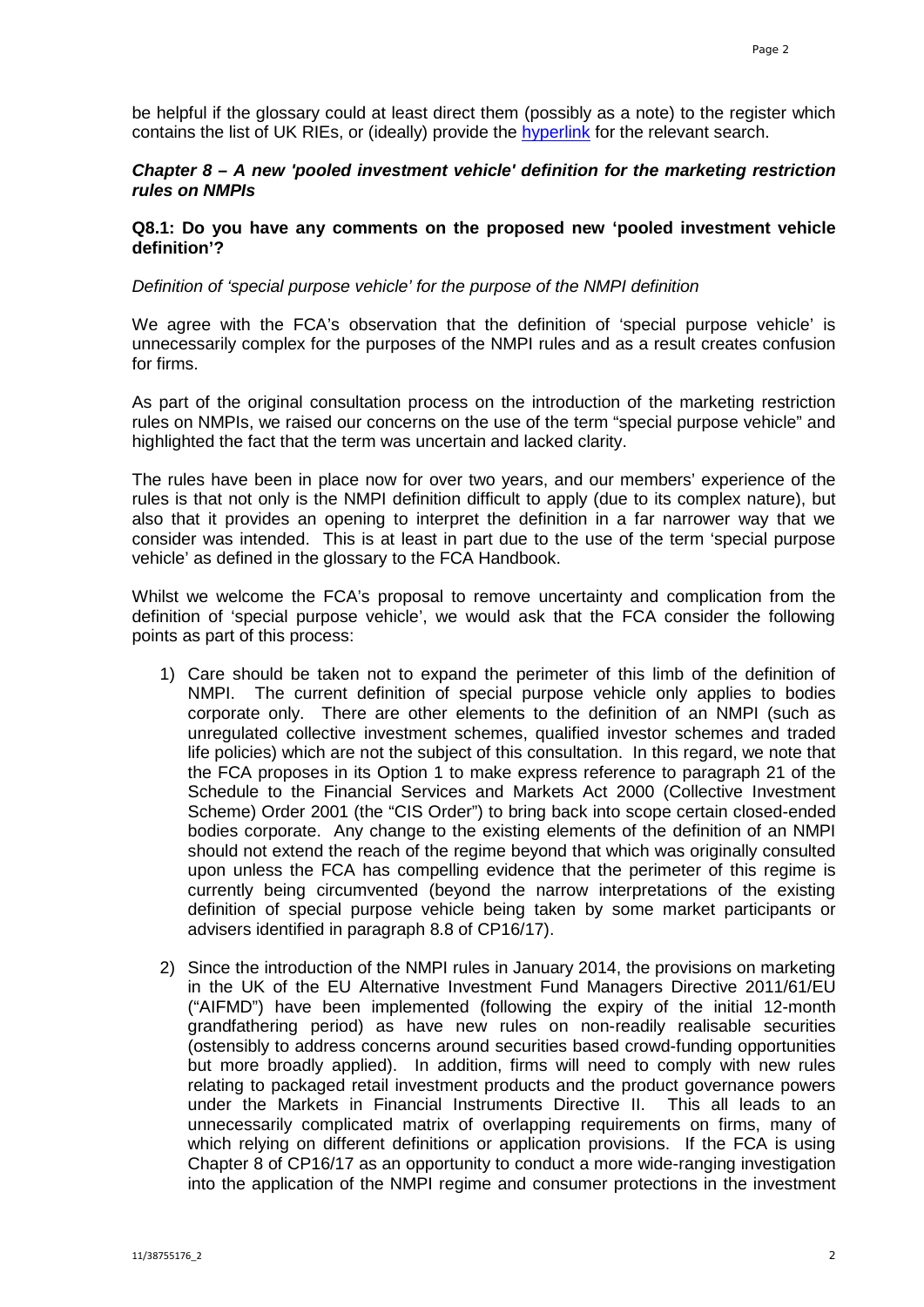space more generally, we would ask that you consider reducing the levels of complication.

- 3) If an object of this review is to remove some of the complexity and scope for some firms and their compliance advisers to take an unduly narrow interpretation of the application of these rules, we would query whether the two options that were provided by the FCA will achieve this aim or would instead simply provide those firms with alternative subjective elements take advantage of within the new definition.
- 4) We note that both of the options provided make reference to FCA guidance in Chapter 16 of the Perimeter Guidance Manual ("PERG"). Whilst some pooled investment vehicles may meet the definition of being an alternative investment fund within the meaning of AIFMD, we would anticipate that many will not. As such, we would ask that a clear statement be provided in the reference to say that the FCA would consider such guidance to apply irrespective of whether or not the issuer in question is, or is not, an AIF. To ensure that firms can obtain sufficient comfort of this, we would also ask that reference is also expressly made to this in Chapter 4.12 of the Conduct of Business Sourcebook ("COBS") (for example, in a similar manner to the way in which the FCA incorporates reference to the Joint Money Laundering Steering Group Guidance in SYSC 6.3.5).
- 5) Given that the FCA is relying heavily on concepts used within AIFMD for its two proposed Options, we consider that there should also be reference to the holding company exclusion in article 2(3)(a) of AIFMD and the corresponding guidance in the responses to Questions 6.2 to 6.5 of PERG 16.6. We would note that "holding company" here should refer to the term as used in AIFMD rather than the existing defined Glossary term.

### *Option 1*

We note that Option 1 as sets out in the draft instrument in Appendix 8 of CP16/17 is the FCA's current preferred option. However, we have a number of concerns about it.

First, the definition is of a "pooled investment vehicle" however there is no reference to, or requirement for it to relate to any form of corporate, trust, partnership or other vehicle. In the absence of any other guidance or definition, we would assume that the FCA would expect firms and market participants to interpret "arrangement" in the introductory working to the definition in the same way as it is used in the definition of "collective investment scheme" in section 235 FSMA. As you will be aware, recent case-law gives this a very wide application. This would both increase the uncertainty of the application of the NMPI regime and, potentially, significantly broaden it beyond the scope originally intended by the FCA when the NMPI regime was introduced. If Option 1 were to be adopted, therefore, we would recommend that the word "arrangement" be replaced with "body corporate" or, failing that, "an undertaking" (each using the current Glossary defined terms).

Second, we note that the definition includes arrangements that would be collective investment schemes but for paragraph 21 of the Schedule to the CIS Order. We note that the FCA, in paragraph 9.2.1 of PERG states its view that "The nature of many bodies corporate means that they will, in most if not all circumstances, come within the definition of collective investment scheme in section 235(1) to (3) of the Act". As such, we do not consider this to be a particularly helpful element of the definition of pooled investment vehicle.

Third, we consider that making reference to the arrangement not having "a general commercial or industrial purpose", even by including cross-references to questions in PERG 16.2, includes additional layers of complexity and uncertainty. We appreciate however that,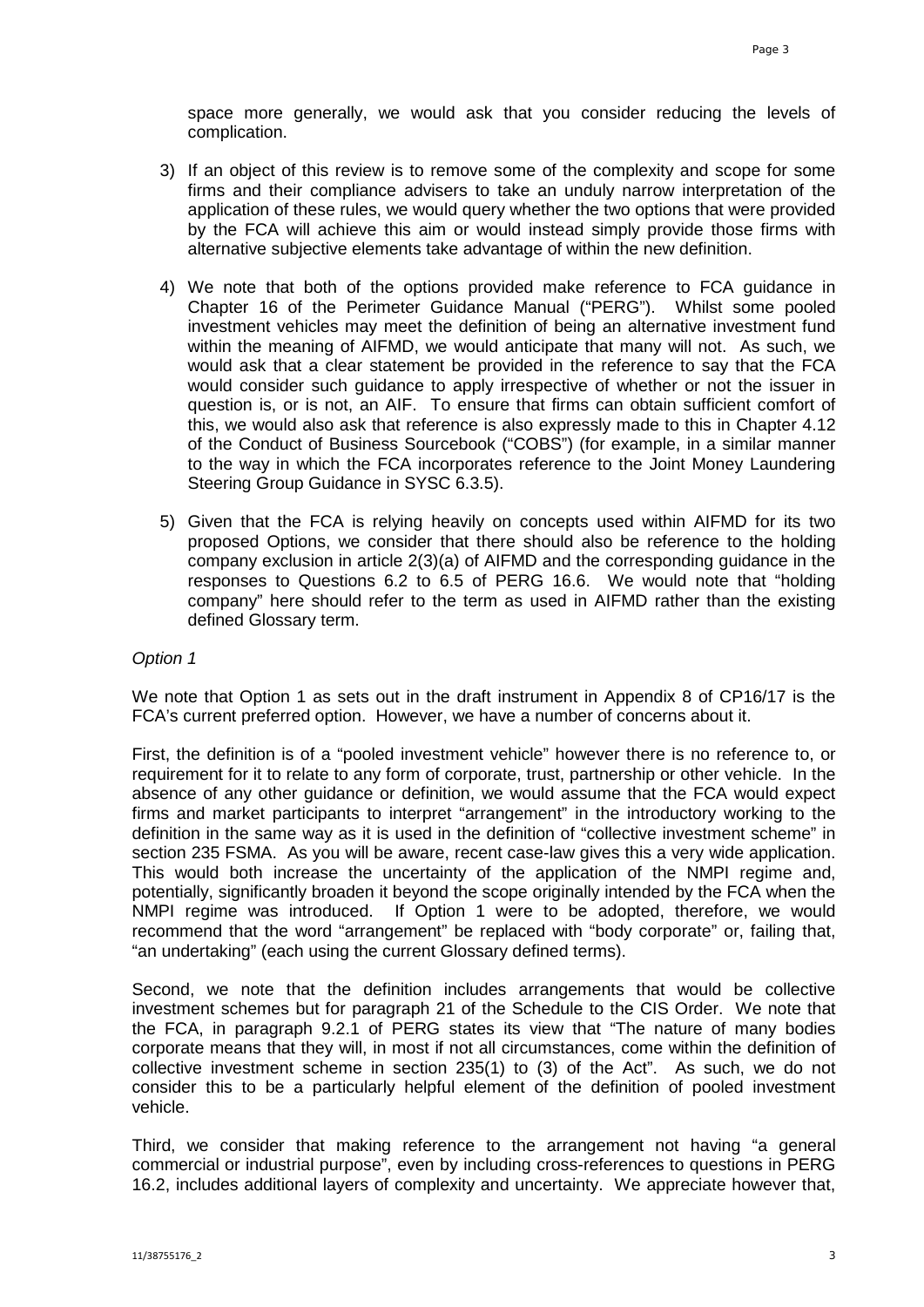as AIFMD becomes more embedded within the UK regulatory system, there is likely to be a closer consensus within the market of what this means. Furthermore, we accept that, to achieve the purpose of the NMPI regime, the inclusion of a term such as this may be necessary.

### *Option 2*

We note that Option 2 is similar to the interpretation given by the FCA in PERG 16.2 to 'collective investment undertaking' which in turn forms an element of the definition of an 'alternative investment fund' for the purposes of AIFMD.

It should be noted that "collective investment undertaking" is not itself a defined term within AIFMD. The elements provided in Option 2 derive, we assume, from ESMA's "Guidelines on Key Concepts of the AIFMD" (ESMA/2013/611) rather than from binding legislation. If the FCA were to adopt Option 2, we trust that the FCA will continue to monitor ESMA publications and relevant case-law and amend this definition if necessary to ensure that it remains aligned with the broader legislative and regulatory framework.

Whilst we note that the FCA has provided helpful guidance in PERG 16.2 on its interpretation of the concept of a collective investment undertaking within the meaning of AIFMD, we again note that there is considerable uncertainty within the three elements that are listed in paragraphs (a) to (c) of Option 2. Each of these elements is subjective and open to taking an unduly narrow interpretation. Although we accept that firms are increasingly familiar with the definition (having been required to apply the concepts for the purposes of the AIFMD) we do not believe that the FCA would achieve the required level of certainty through adopting this definition.

#### *An alternative, third, option*

As noted above, we consider that there are difficulties with both of the options that have been suggested. Nonetheless, we accept that it may be necessary for there to be some uncertainty in whichever option is taken given the policy objective and the lack of suitable defined terms and concepts that are already familiarly to the market.

If the FCA is committed to making use of one or other of the two options suggested, our preference would be for Option 1 to be used (with the substitution of the word "arrangement" and adding reference to the AIFMD holding company exclusion each as referred to above) and strengthening the cross-references to PERG 16.2.

However, in our view a third option may be preferable. The option that we propose below is predicated on the basis that the concept of "pooled investment vehicle" can be drawn relatively widely provided that it is then restricted either within its own definition or in the list of "excluded securities". As such, the definition of pooled investment vehicle could be heavily based on the existing Glossary definition of "special purpose vehicle (except in PR)" already used, but with the deletion of the words "explicitly established for the purpose of securitising assets" and with the addition of a reference to not having a general commercial or industrial purpose, and also not being a holding company (each by reference to the existing PERG 16.2 guidance).

In case it is considered helpful, we suggest some drafting below for this alternative definition:

"pooled investment vehicle - a body corporate whose sole purpose (either generally or when acting in a particular capacity) is to carry out one or more of the following functions:

(a) issuing designated investments, other than life policies;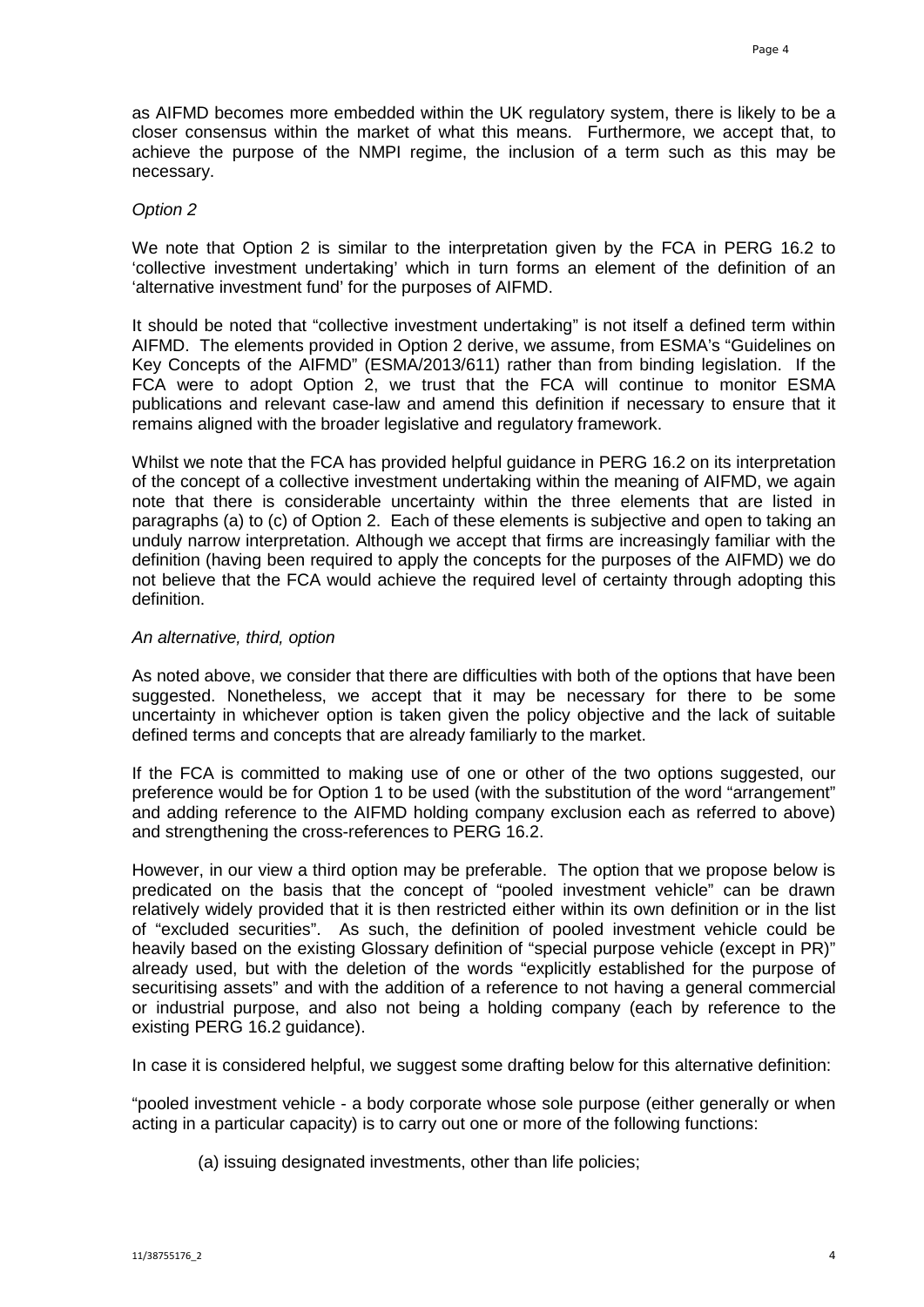(b) redeeming or terminating or repurchasing (whether with a view to re-issue or to cancellation) an issue (in whole or part) of designated investments, other than life policies;

(c) entering into transactions or terminating transactions involving designated investments in connection with the issue, redemption, termination or re-purchase of designated investments, other than life policies,

where such body corporate:

(X) does not have a general commercial or industrial purpose; and

(Y) is not a holding company (within the meaning of article 3(3)(a) of AIFMD).

[Note: The FCA, when considering whether a body corporate has a general commercial or industrial purpose, will have regard to its guidance in PERG 16.2 as if they were to apply to the body corporate. When considering whether a body corporate is a holding company within the meaning of article 3(3)(a) of AIFMD, the FCA will have regard to its guidance in Questions 6.2 to 6.5 of PERG 16.6.]"

#### *Additional comments*

In responding to Chapter 8 of CP16/17, we would welcome the opportunity to bring another matter to the attention of the FCA which has become apparent since the implementation of the rules on NMPIs. In particular, we understand that some issuers have found that paragraph (d) of the definition of "excluded securities" (which forms part of the definition of paragraph (c) of the definition of NMPI) may be too restrictive for new funds entering the market and so could act to inhibit growth and development of the funds market in the UK.

Paragraph (d) of the definition of excluded securities excludes the following from the definition of an NMPI: "a share in a company resident outside the EEA, where that company would qualify for approval as an investment trust by the Commissioners for HM Revenue and Customs under sections 1158 and 1159 of the Corporation Tax Act 2010 if resident in the United Kingdom".

We do not set out here the elements of sections 1158 and 1159 of that Act, but wish to draw to the FCA's attention that, whilst certain of the elements have a forward looking status (such as the requirement not to retain more than 15% of the entity's income for any accounting period which is to be satisfied by the date of filing of the tax return), another key element is to be assessed as at the date the assessment. The element which has the potential to cause particular difficulty is the requirement not to be a close company. In the context of a new listed fund, it is likely that it will be a close company at the time the financial promotions are being made (and may even remain a close company for a short interim period following launch whilst shares are issued and distributed).

We do not believe the intention of paragraph (d) was to restrict access such that only already established listed overseas funds are eligible for this exclusion, not least of which because newly established vehicles are eligible to be listed on the LSE's Main Market under Chapter 15 of the Listing Rules.

We do not propose seeking to amend the relevant definitions within the Corporation Tax Act 2010, however we would ask the FCA to consider including guidance to state that this test should be met either (for pre-existing funds, for example, conducting secondary fundraisings) at the time of the marketing or, for structures that are being marketed by the expiry of a period six months after completion of the first fund-raising.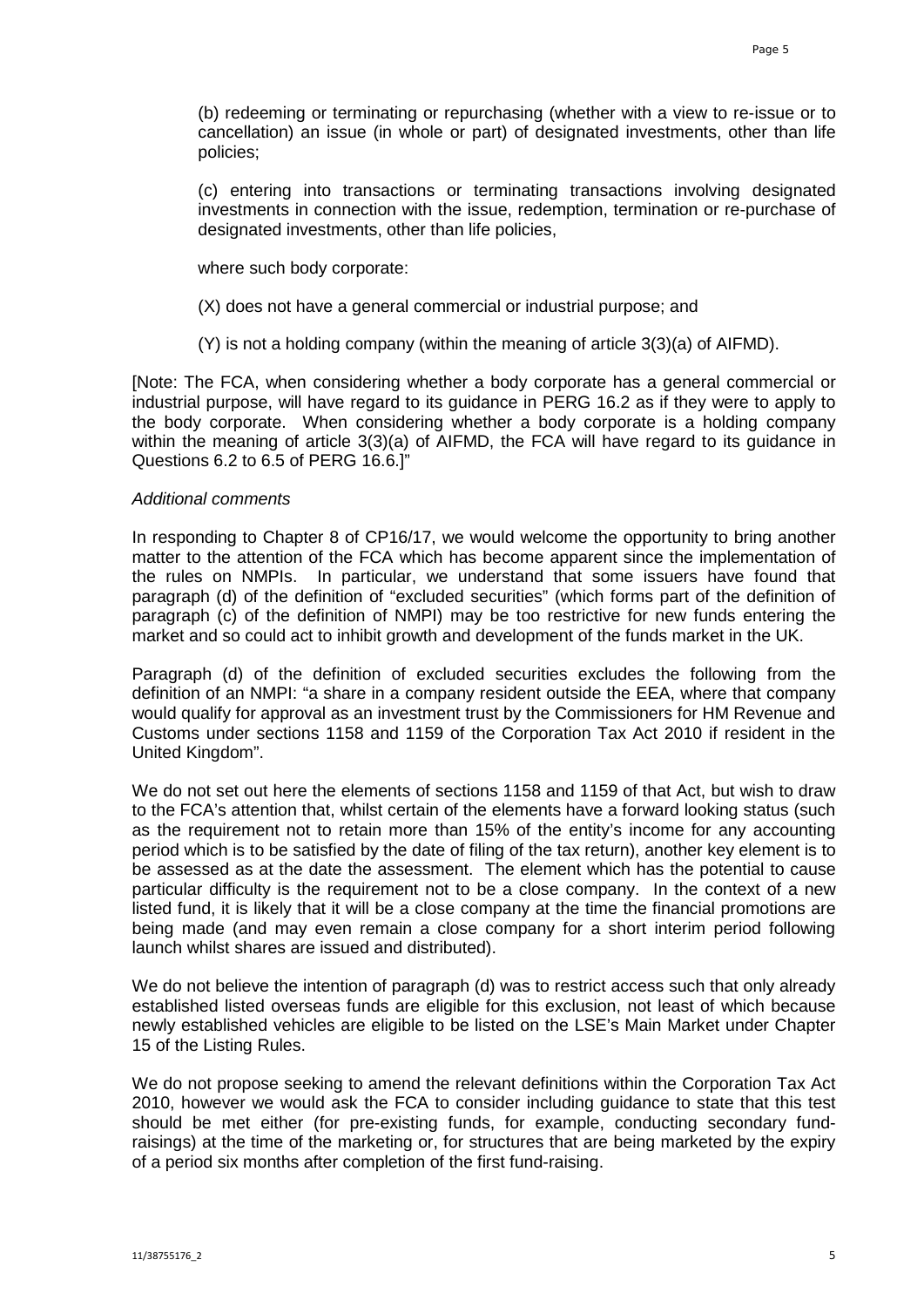More broadly, we would also ask the FCA to consider why only investment trusts (and their equivalent) are considered to be within scope for being excluded securities under paragraphs (c) and (d). If the FCA wished to undertake a more general review of the scope of the NMPI regime (and the types of vehicle to be taken outside the regime), we would be grateful if the FCA could consider whether a broader category of investment fund can be included within the scope of excluded securities (particularly if the entity concerned meets all of the criteria other than admission of the Official List), such as those with shares admitted to trading on AIM. For example, given that the FCA will be required to implement the provisions of MiFID II and will shortly be publishing a consultation on the amendments to the Conduct of Business Sourcebook, we would suggest that financial instruments that are non-complex (including as a result of article 57 of the proposed delegated regulation supplementing MiFID II as regards organisational requirements and operating conditions for investment firms and defined terms for the purposes of that Directive could be used as an alternative or additional benchmark for measuring whether a financial instrument should constitute an NMPI (with an additional items in the existing list of items that are excluded securities or otherwise outside the definition of being an NMPI.

# *Chapter 10 – Transparency reporting requirements for AIFMs*

We have considerable concern over the proposals in Chapter 10 for the extension of reporting requirements for AIFMs beyond those actually required under the AIFMD, although its restriction to those AIFMs who are required to report quarterly is welcome. Our principal reasons for concern over the proposed extensions are that:

- in our experience AIFMs have had, and are having, considerable difficulty with reporting under the AIFMD and the extent of that reporting is a significant factor for non-EEA AIFM considering whether to market their AIFs in the EEA at all;
- notwithstanding the extensive guidance given by both ESMA and the FCA on reporting there are considerable ongoing uncertainties over the data required, and basic definitions such as the definition of leverage, with a consequential risk that the data being filed is inconsistent and potentially unreliable;
- in the context of the recent referendum vote in favour of the UK leaving the European Union even more careful consideration than has been the case hitherto should be given and caution exercised before "*goldplating*" the requirements of EU Directives. There are significant systems implications for AIFMs with each incremental change to reporting obligations and we suggest that any extension of the reporting requirements beyond those actually required by the AIFMD should be considered only in the light of the FCA's general consideration of the AIFMD regime in the context of Brexit.

It is not clear to us, nor set out in any detail in the Consultation Paper, how the benefit brought to the pursuit of the FCA's objectives in gathering additional information beyond that required under the AIFMD for the very broad range of different types of AIF will be sufficient to justify the additional reporting burden on UK AIFM and on non-EEA AIFM marketing to professional investors (and the very limited range of permitted other investors) in the UK.

We welcome the restriction to those managers who report quarterly but note that some of the AIFs managed by such managers are small in size and that management or marketing in the UK does not mean that the relevant AIF either has assets in the UK or trades on UK markets. It is not clear to us that it is appropriate to extend the already extremely extensive reporting requirements to add detailed additional reporting for each such AIF in the manner proposed.

# **Q 10.1 Do you have any comments on our proposal for certain full-scope UK AIFMs to report on their non-EEA AIFs where those AIFs are not marketed in the EEA?**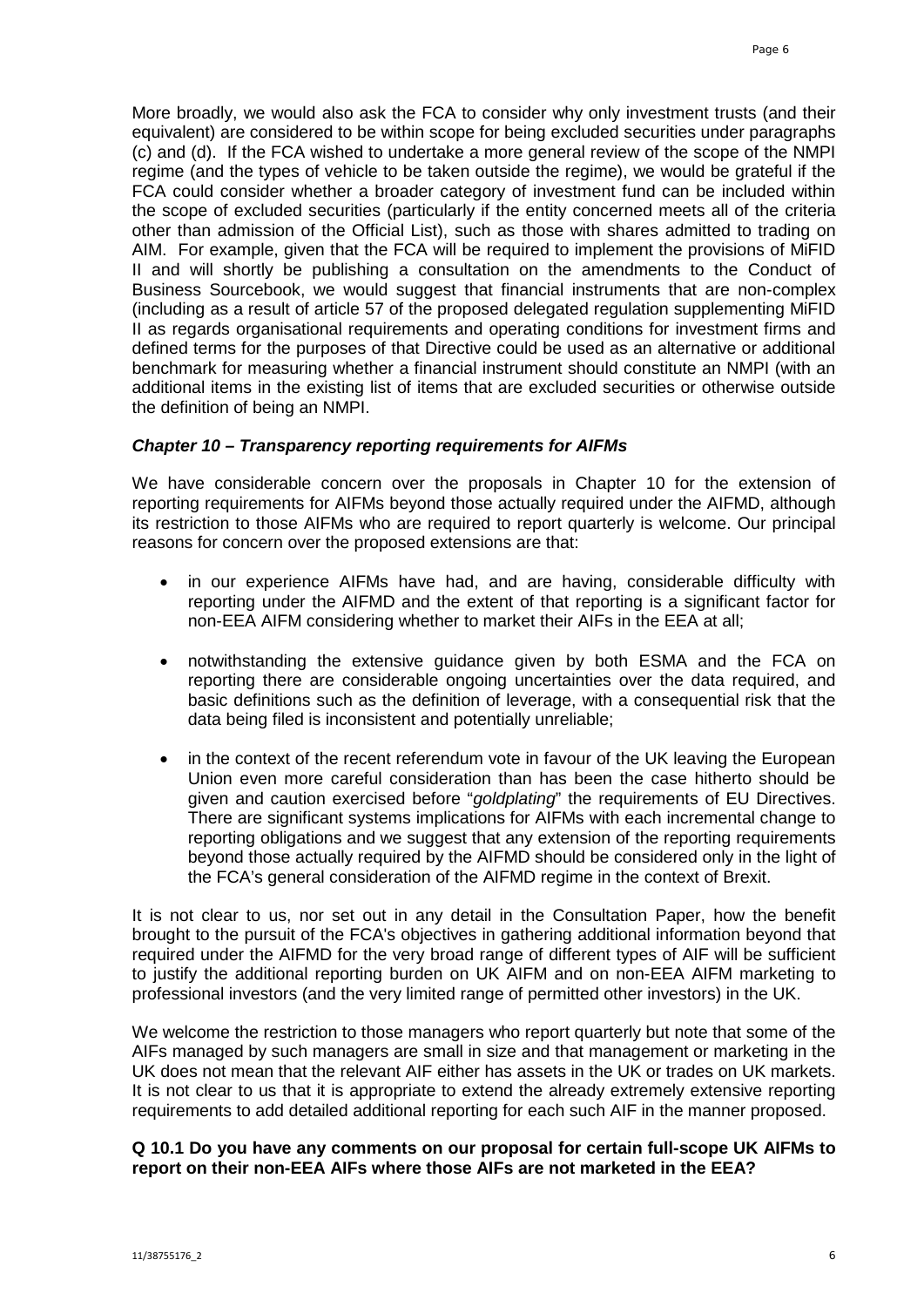For the reasons given above it is not clear to us that this extension is justifiable, though we welcome its restriction to those managers who report quarterly.

We note that the "*goldplating*" involved goes not only beyond the AIFMD's requirements but also beyond the recommendations of ESMA for additional information which national competent authorities may wish, but are not obliged, to gather. We also note that some of the funds managed by UK AIFMs but not marketed in the UK will also not involve any UK assets or trading on UK markets (e.g. the fund concerned may invest in real estate outside the EU).

### **Q 10.2 Do you have any comments on our proposal for an above threshold non-EEA AIFM to report on its master AIFs not marketed in UK, if the relevant feeder is marketed in the UK?**

For the reasons given above it is not clear to us that this extension is justifiable, though we welcome its restriction to those managers who report quarterly.

Moreover, in relation specifically to the position of non-EEA AIFM, it is not clear to us that the FCA is able to re-interpret regulation 59(3) of the Alternative Investment Fund Managers Regulations 2013 in order to achieve the change proposed.

We appreciate the FCA's concern that information about the activities of a feeder fund is of relatively little value by comparison with information about the master fund into which it feeds. However, regulation 59(3) relates to above threshold non-EEA AIFMs who have given notification to market an AIF in the UK and provides that they are required to comply with "the implementing provisions applicable to full scope AIFMs which relate to the provisions of Articles 22 to 24 of the directive in so far as such provisions are relevant to the AIFM and the AIF". Although the precise "different interpretation" proposed by the FCA is not stated in the Consultation Paper it is not clear to us that an alternative interpretation of that regulation is possible, nor that if it were possible the restrictions proposed by the FCA would apply. This is a very serious consideration since a change of interpretation could mean that non-EEA AIFM have been in breach of the regulations in the past.

In our view the previous interpretation was the correct one. Compliance with reporting requirements under regulation 59(3) must be in relation to both the AIFM and the AIF in relation to which the marketing notification was given, not in relation to another AIF in relation to which a marketing notification was not given and which is not being marketed in the UK, even if that other AIF is the master AIF to a feeder AIF which is being so marketed.

To seek to expand the application of regulation 59(3) beyond its natural reading in circumstances where a number of non-EEA AIFMs have taken decisions on the marketing of feeder funds and acquisition of investors in the UK on the basis of the original, natural interpretation that reporting would only be required in relation to the feeder fund which is marketed in the UK, has a significant retrospective effect for such AIFMs by requiring them to provide extensive and detailed information relating to their master funds and, arguable, since the proposed amendment to FUND 10.5.11B is just guidance interpreting regulation 59(3), to have provided such information in past filings. Had such obligations been known at the time the non-EEA AIFM might have decided not to market a feeder fund in the UK.

If it were possible to read regulation 59(3) as applying also to a different AIF (i.e. the underlying master AIF), which we do not believe is the case, then there does not appear to us to be a reason for dividing up the application of regulation 59(3)(a) applying the new reading only to quarterly reporting obligations under FUND 3.4 implementing Article 24 on reporting to the FCA and not to all those provisions and also to the provisions of FUND 3.2 (implementing Article 22 on investor information) and FUND 3.3 (implementing the provisions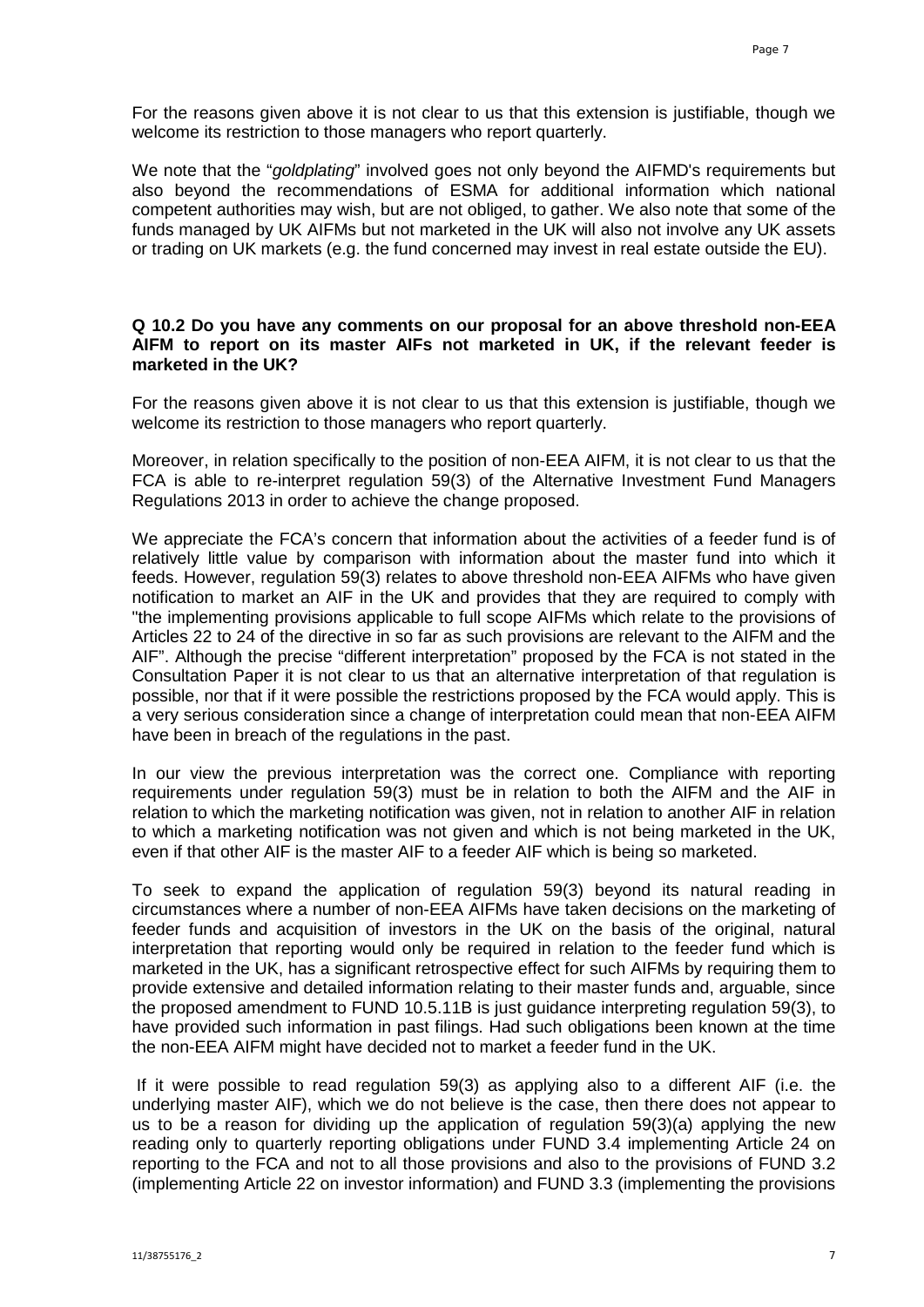of FUND 3.3 on the provision of an annual report). There might even be uncertainty over whether the provisions of Part 5 might be regarded as applicable. We note also that the extension to master AIFs which are not managed by the same AIFM goes beyond matters which are relevant to the AIFM which is subject to the reporting obligations and is also broader than the provisions

For the reasons given above the proposed change for non-EEA AIFMs therefore appears to us to be outside the powers of the FCA under the Alternative Investment Fund Managers Regulations 2013 as well as undesirable in policy terms by its retrospective and potentially wide reaching effect.

We note that the cost benefit analysis refers to potential obligations of relevant AIFM already to file information with the SEC and/or with the NCAs of Belgium, Luxembourg and the Republic of Ireland and suggestion that this means that it is likely that a number of those affected are already filing an equivalent article 24 return with another NCA. In our experience AIFMs do regard the incremental costs of filing with more than one regulator and technical difficulties with reformatting information to meet the detailed filing process for each regulator very seriously and it can affect their willingness to market at all.

In addition, in our experience, although we would agree that it is common for non-EEA AIFMs to market in more than one EU jurisdiction if they decide to market in the EU at all, there has been a very significant restriction of the states in which marketing (in the sense defined under the AIFMD) is undertaken since the implementation of the AIFMD. Belgium, Luxembourg and the Republic of Ireland are not high on the list of states chosen when marketing is limited to selected EU states. On the other hand the UK is quite commonly chosen as the sole EU member state in which marketing is undertaken.

If you would find it helpful to discuss any of these comments then we would be happy to do so. Please contact Karen Anderson by telephone on +44 (0) 20 7466 2404 or by email at [Karen.Anderson@hsf.com](mailto:Karen.Anderson@hsf.com) in the first instance.

Yours faithfully

Kaminghan

**Karen Anderson** *Chair, CLLS Regulatory Law Committee*

### © CITY OF LONDON LAW SOCIETY 2016

All rights reserved. This paper has been prepared as part of a consultation process. Its contents should not be taken as legal advice in relation to a particular situation or transaction.